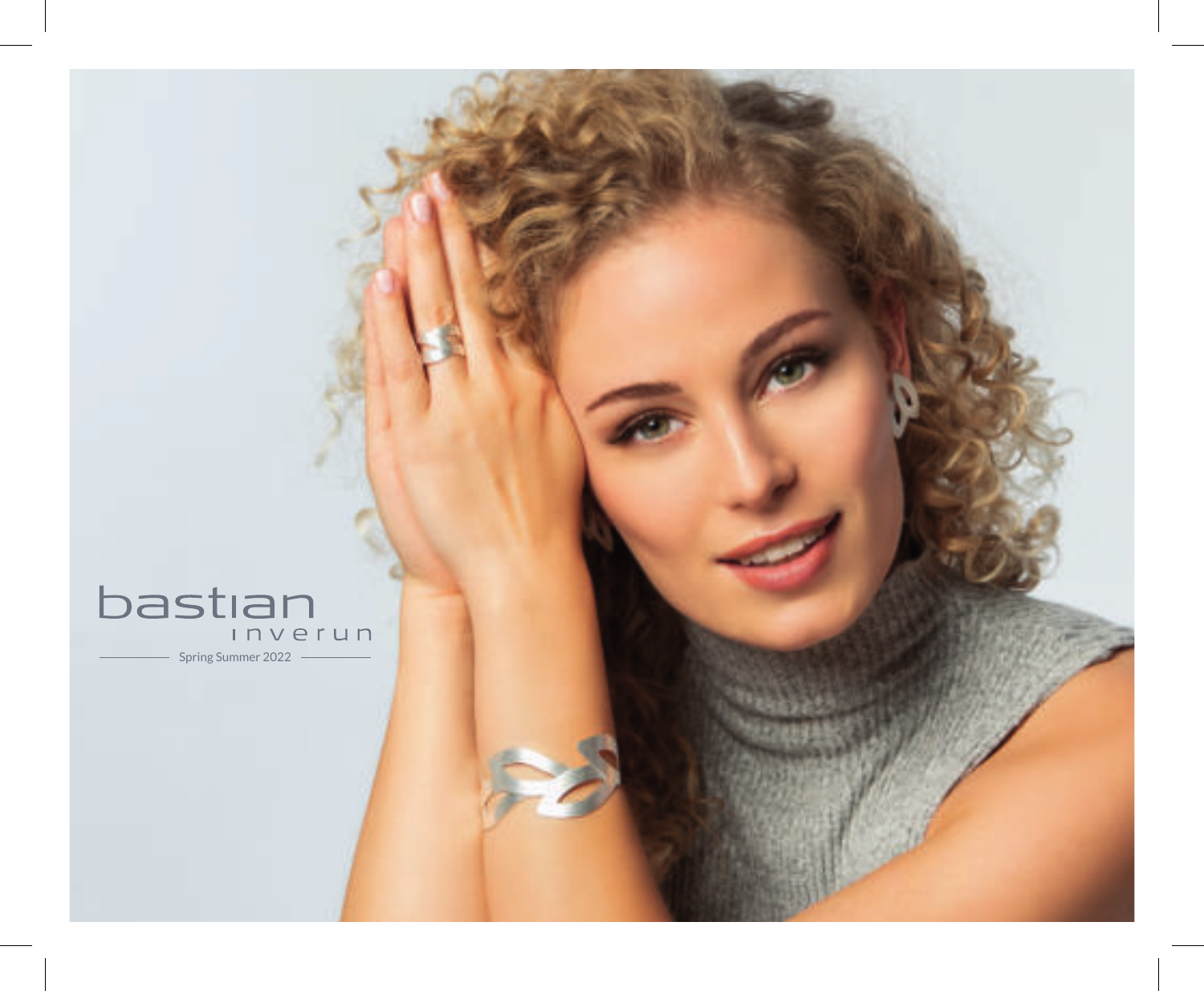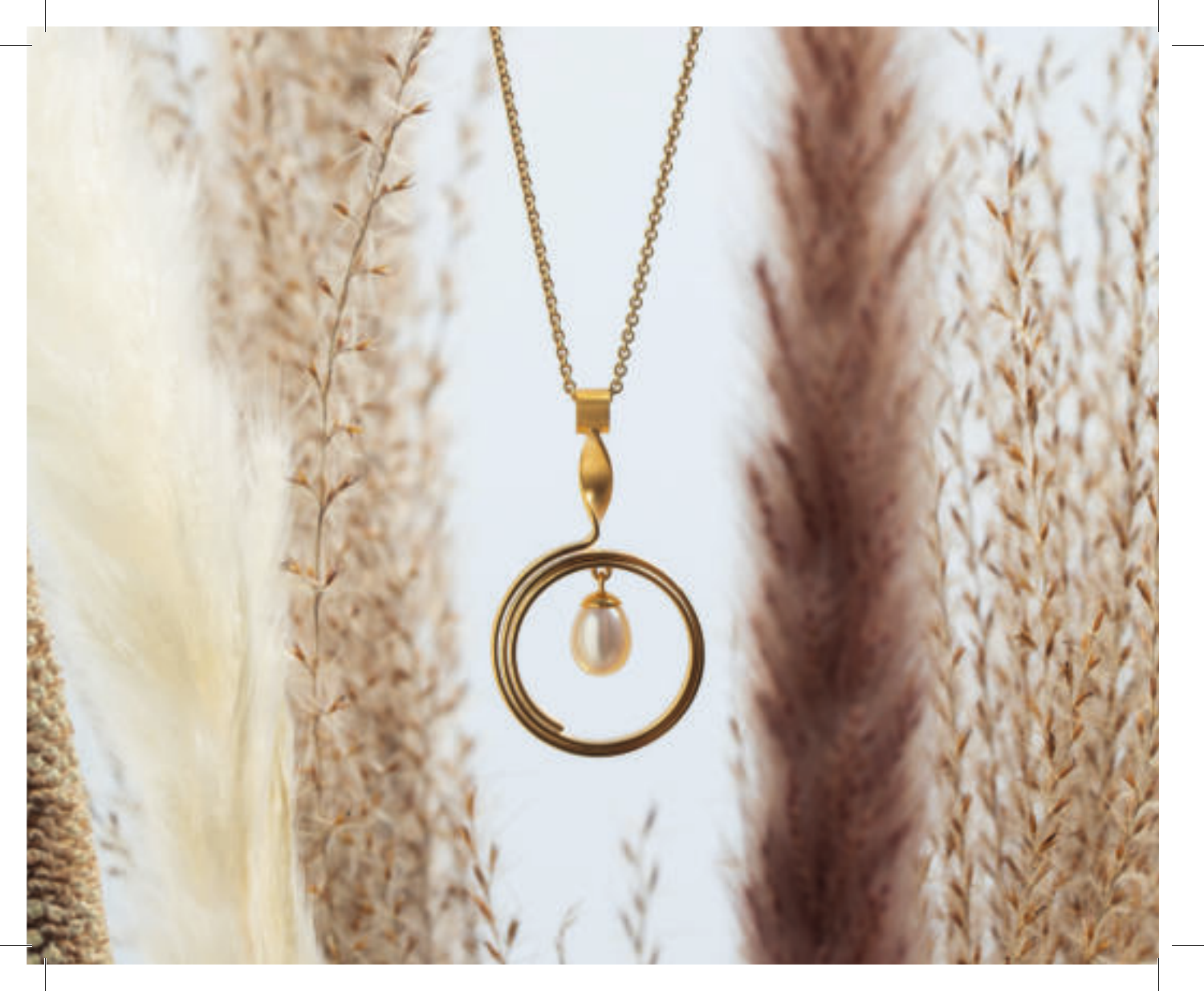

Ohrstecker *ear studs* 119,00 € Ring *ring* 109,00 € Armreif *bangle* 298,00 €

Sterlingsilber | vergoldet Zuchtperle weiß *sterling silver | gold-plated cultured white freshwater pearl*

Anhänger *pendant* 189,00 € Ohrhänger *earrings* 198,00 €

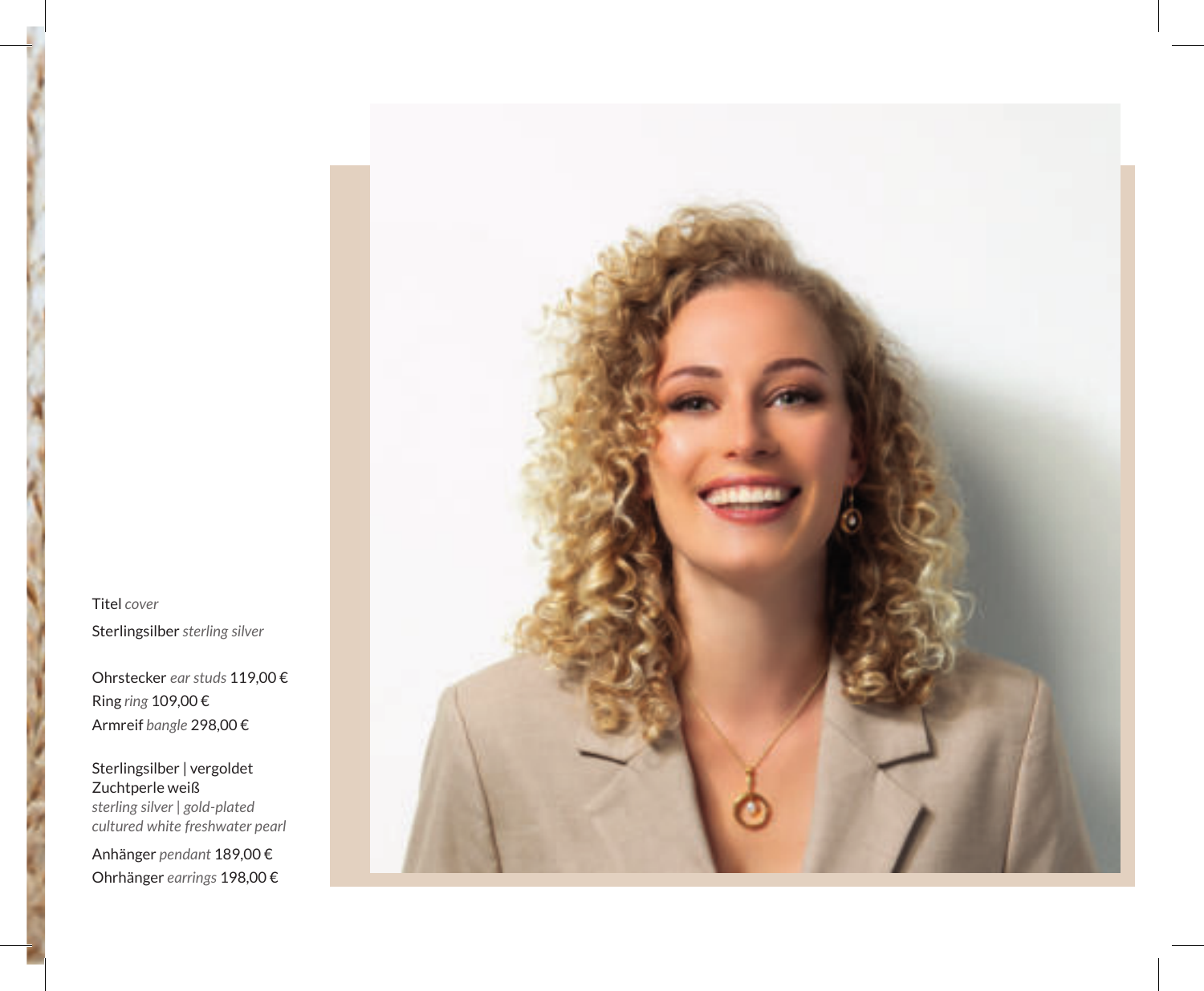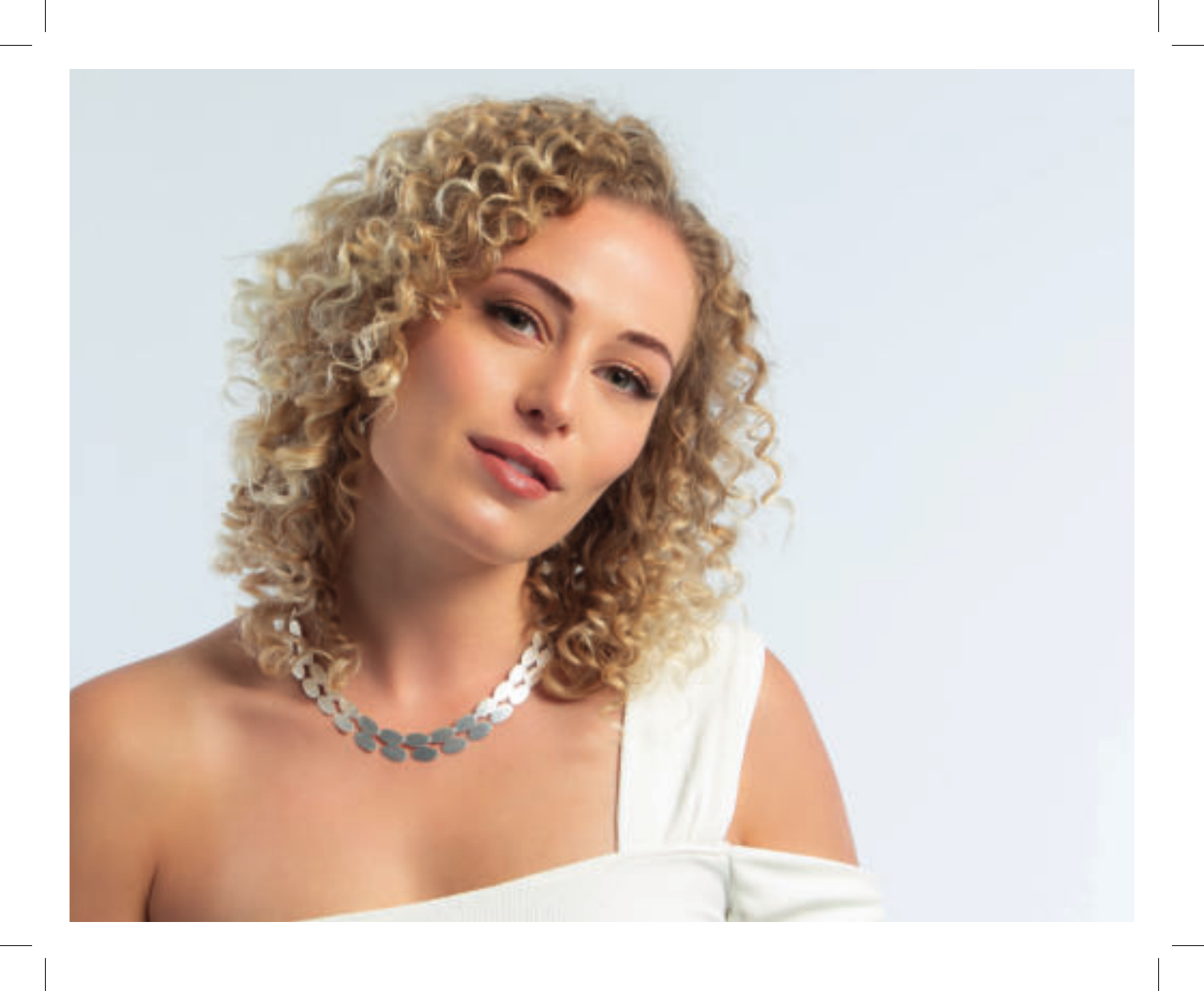Sterlingsilber *sterling silver*

Collier *necklace* 498,00 €

Anhänger *pendant* 169,00 € Ohrstecker *ear studs* 139,00 € Ring *ring* 169,00



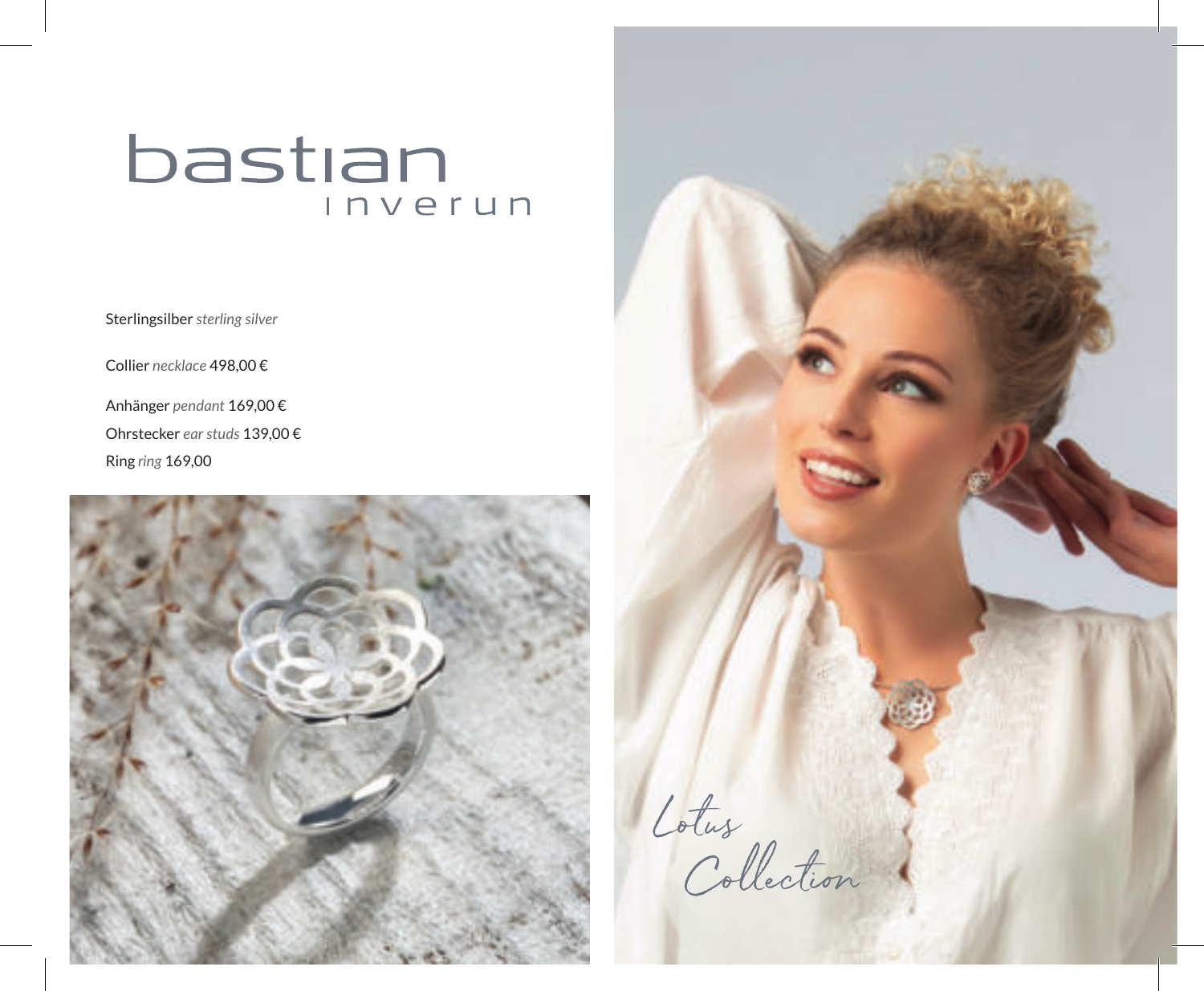Bicycle Chain *Highlight Collier 2022*

Sterlingsilber | rhodiniert *sterling silver | rhodium-plated*

Highlightcollier | Zuchtperlen weiß 193,42ct, Onyx 134,05ct *highlight necklace | cultured white freshwater pearls 193,42ct, onyx 134,05ct* 1.890,00 €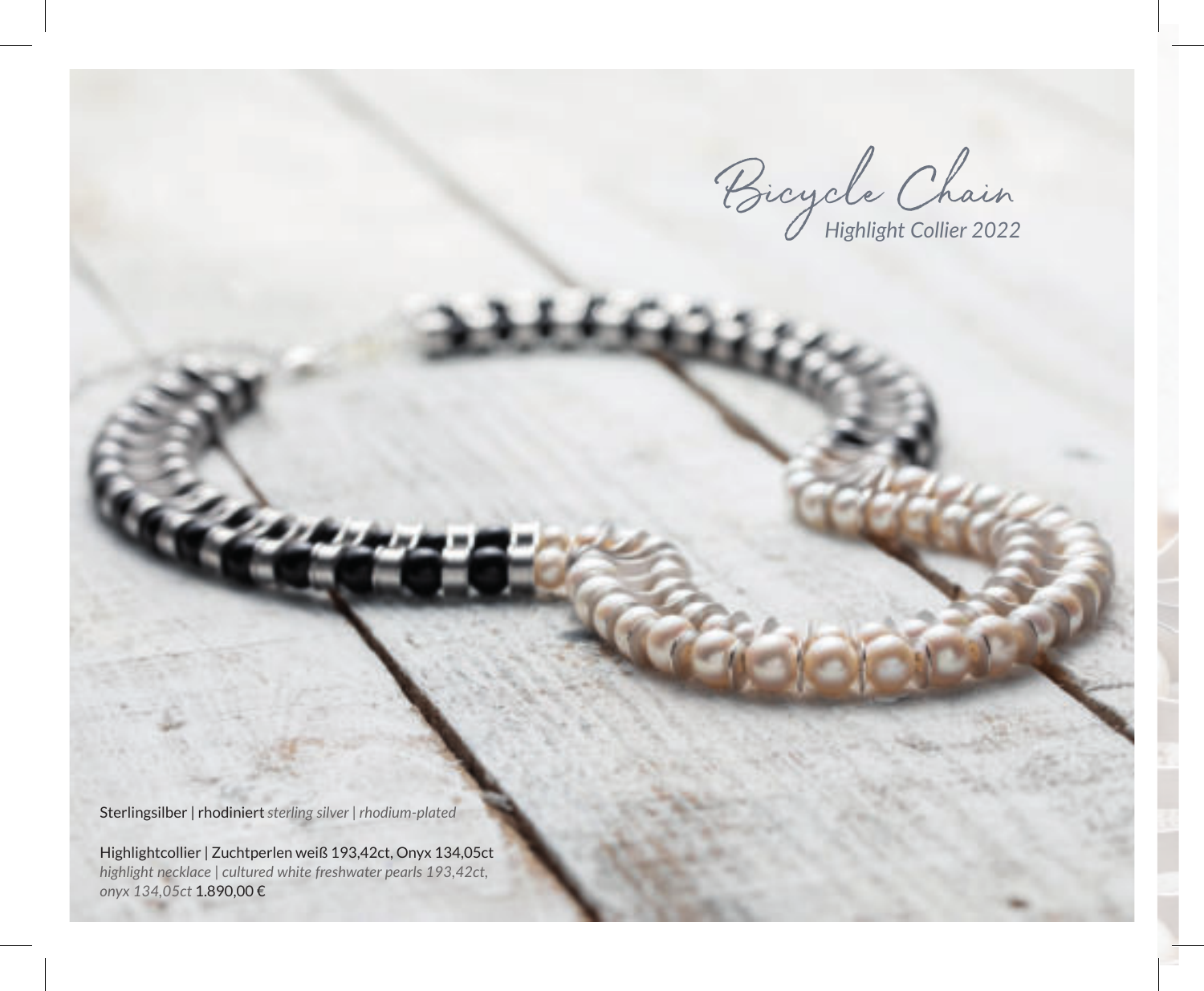bastian inverun – das ist hochwertiger Designschmuck mit Unikatcharakter aus erlesenen Naturmaterialien. Unser Schmuck unterstreicht die Persönlichkeit und rebelliert gegen die Beliebigkeit und Schnelllebigkeit der heutigen Zeit. Farbe, Form, Struktur und Haptik in einzigartiger Symbiose geben unseren handwerklichen Designs ihr unverwechselbares Gesicht.

*bastian inverun* – *high-quality designer jewellery from select materials with a unique character. Our jewellery emphasises the wearer's personality and rebels against the arbitrary, short-lived whims of the today's world. Colour, shape, structure and feel in harmonious symbiosis are what give our hand crafted designs their unmistakable character.*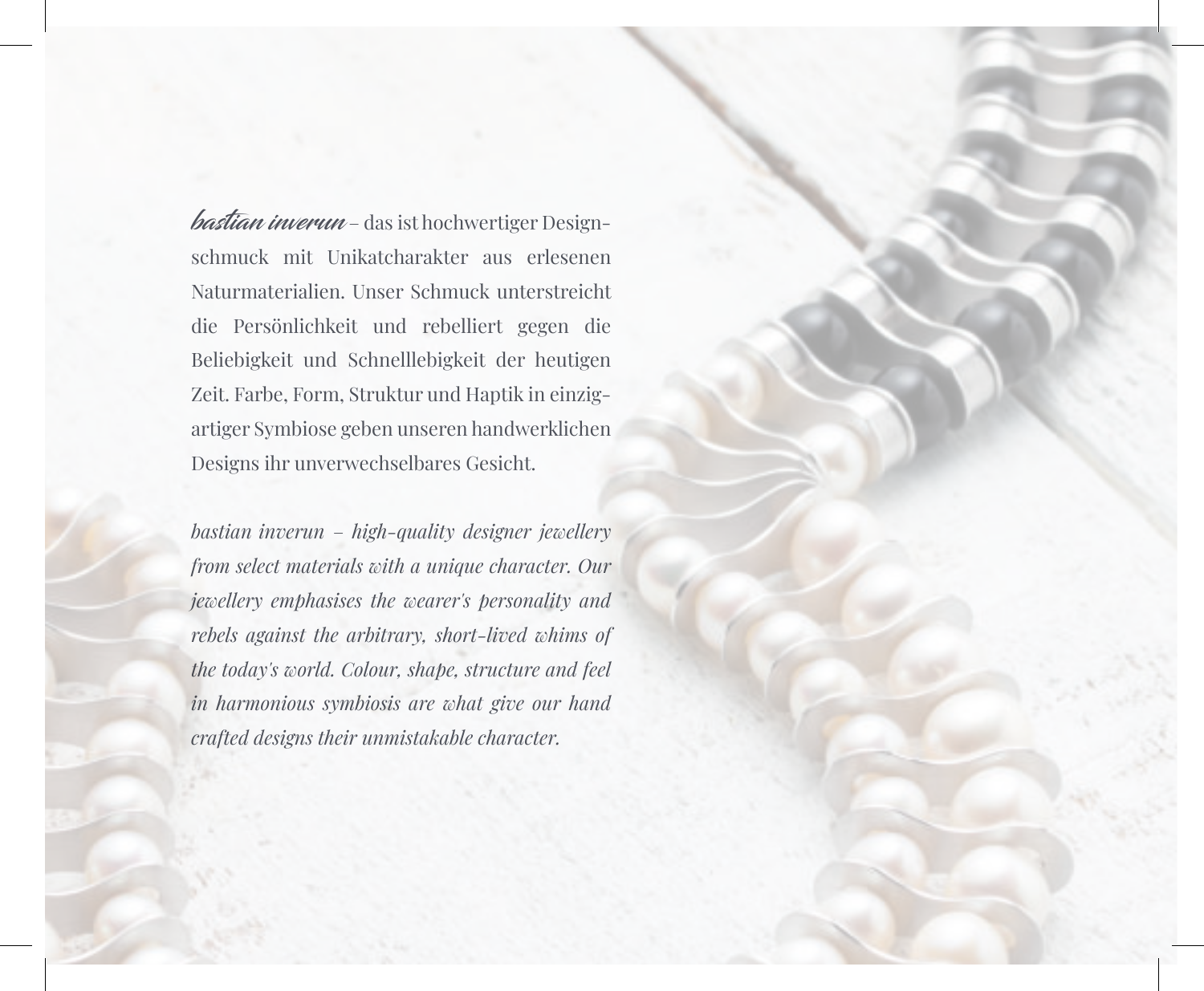Boho Collection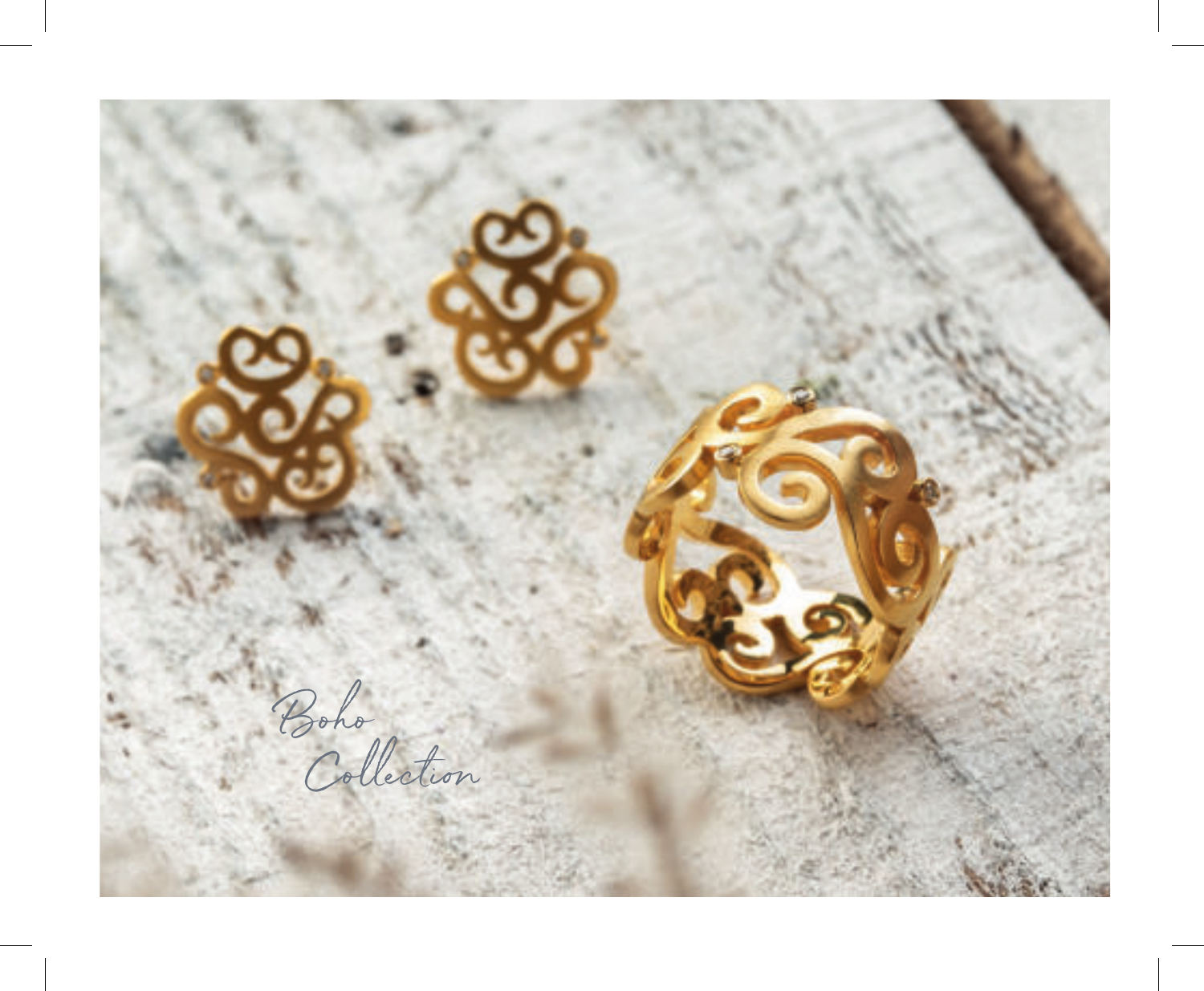Sterlingsilber | vergoldet *sterling silver | gold-plated*

Ohrstecker | Diamanten 0,03ct *ear studs | diamonds 0,03ct* 229,00 €

Ring | Diamanten 0,03ct *ring | diamonds 0,03ct* 269,00 €

Anhänger *pendant* 139,00 € Ohrstecker *ear studs* 169,00 €



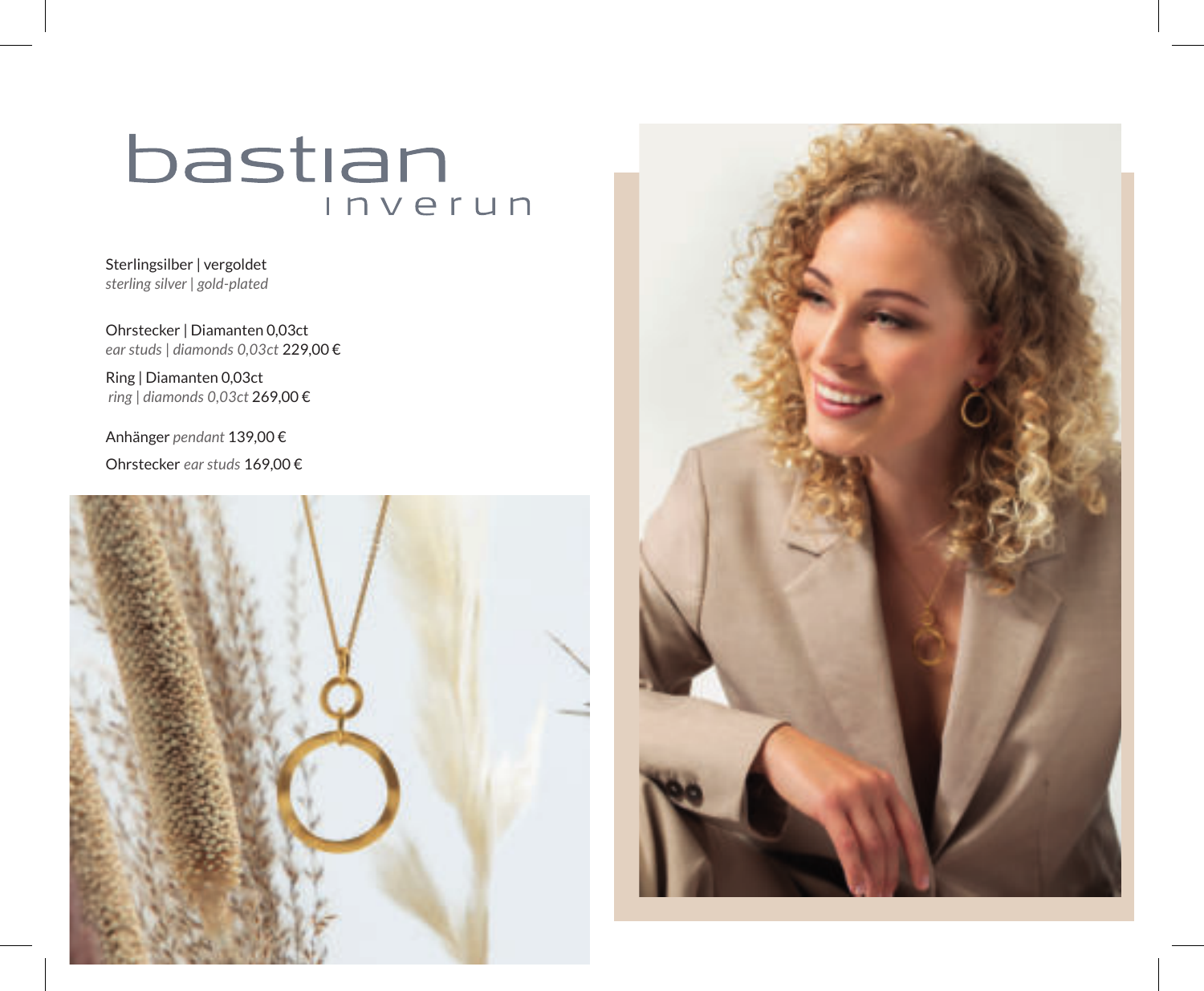

Sterlingsilber *sterling silver*

Anhänger | Blautopas 1,96ct *pendant | blue topaz 1,96ct* 139,00 €

Ohrhänger | Blautopas 2,94ct *earrings | blue topaz 2,94ct* 159,00 €

Ring | Blautopas 1,96ct *ring | blue topaz 1,96ct* 169,00 €

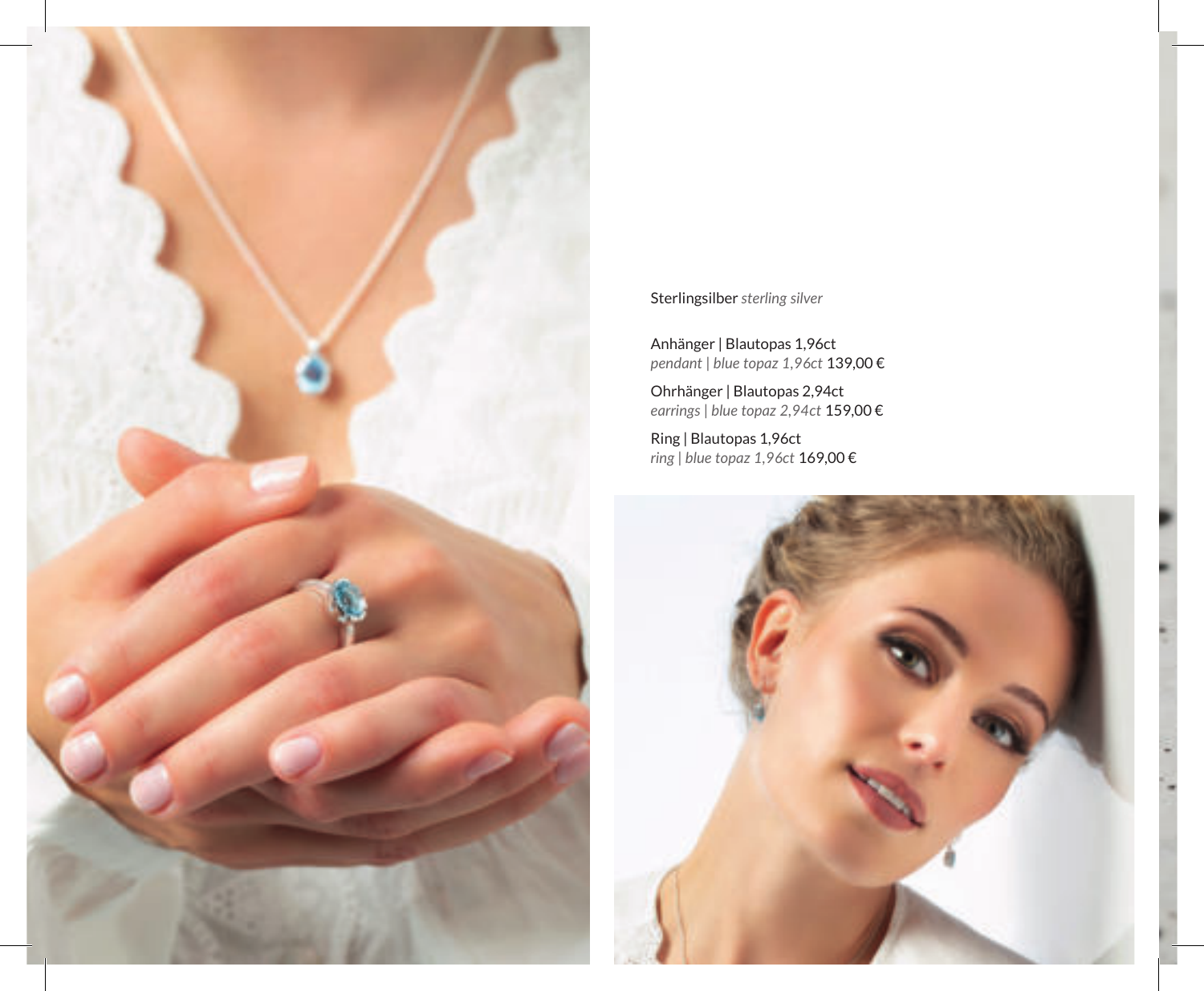Schmuck aus echten, erlesenen Materialien

 *Jewellery made of genuine, selected materials*

Magic Blue Collection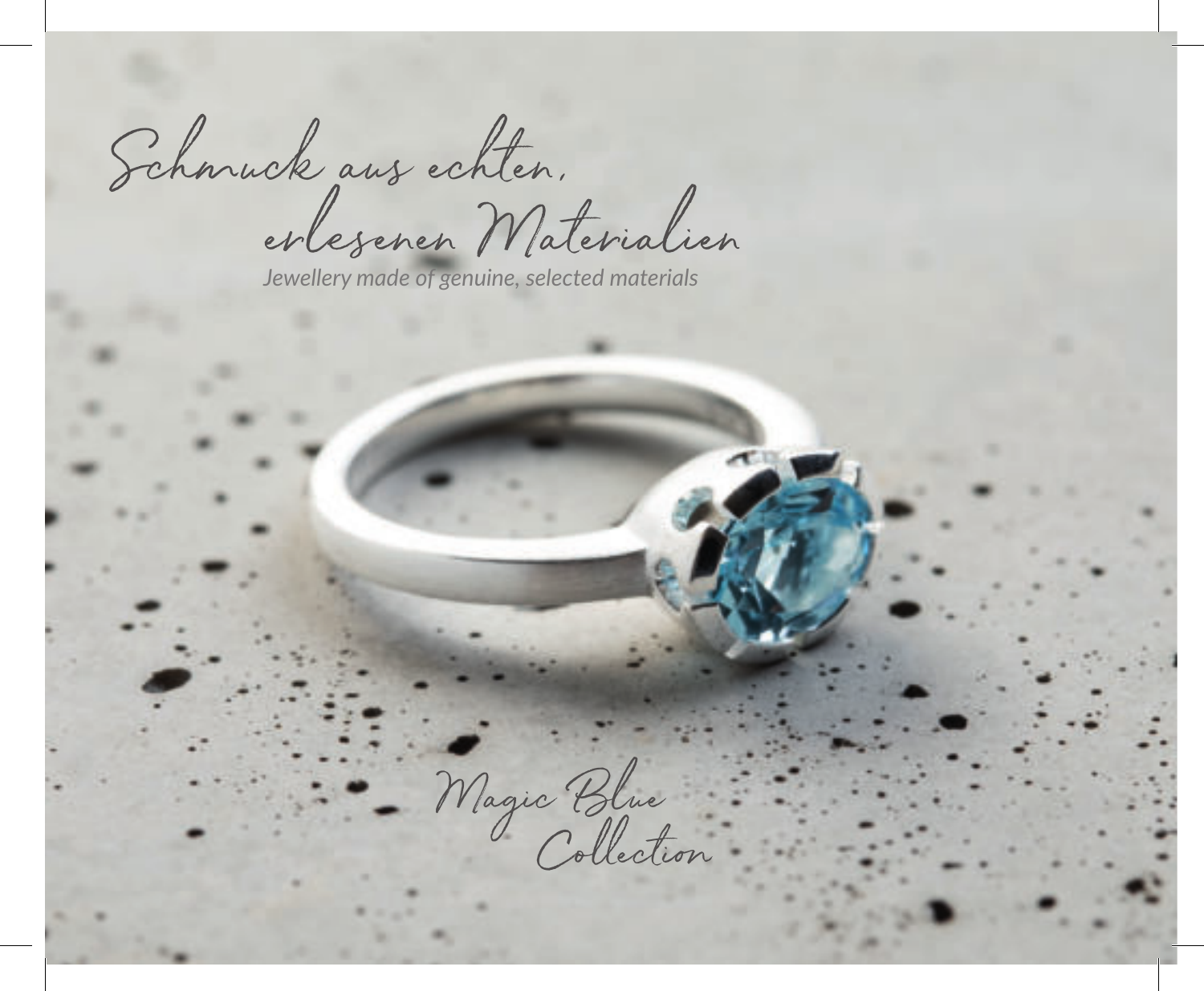

Sterlingsilber *sterling silver*

Anhänger *pendant* 98,00 € Ohrstecker *ear studs* 129,00 €

Anhänger | Mondstein weiß 1,84ct *pendant | white moonstone 1,84ct* 219,00 €

Ohrstecker | Mondstein weiß 1,20ct *ear studs | white moonstone 1,20ct* 229,00 €

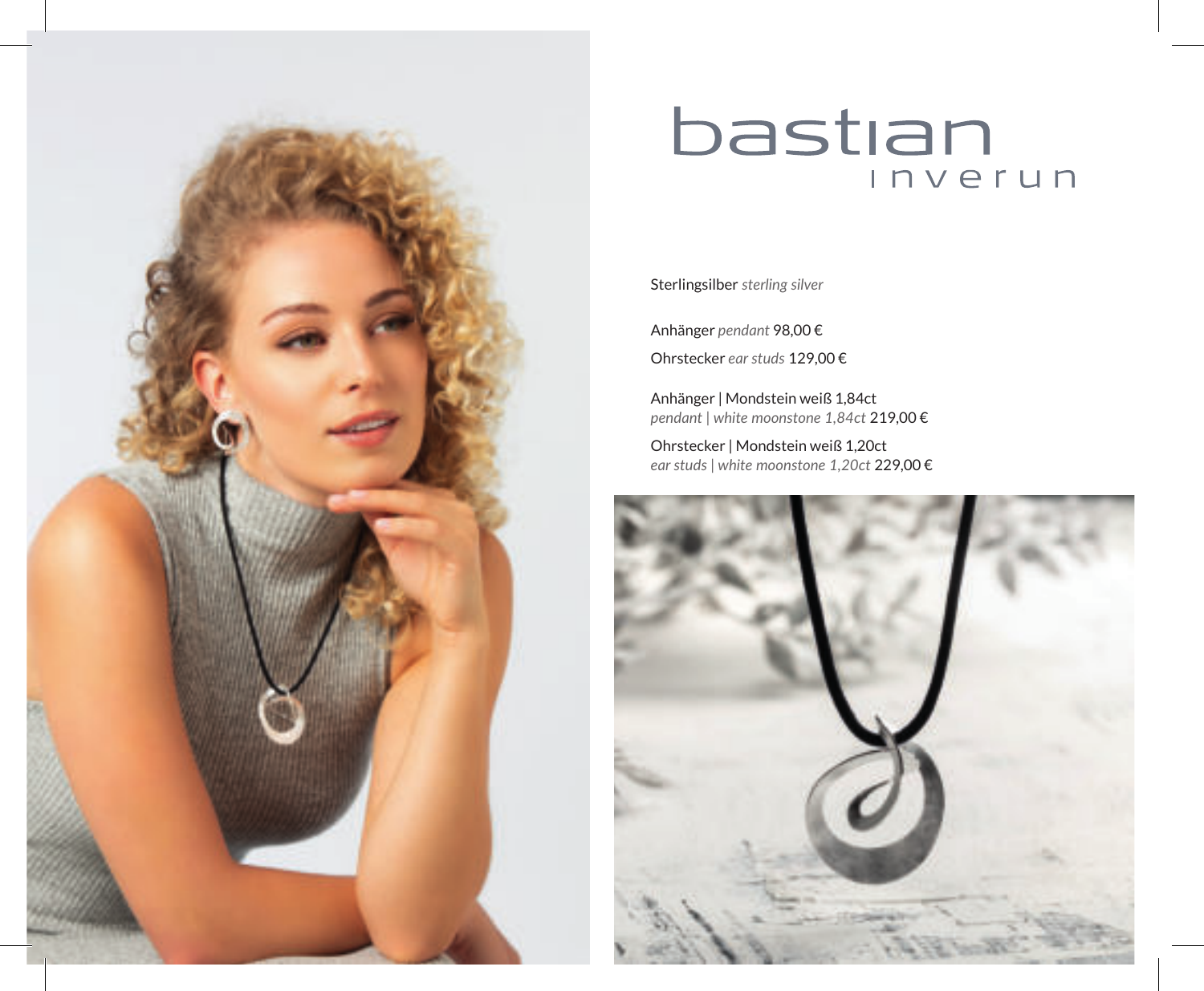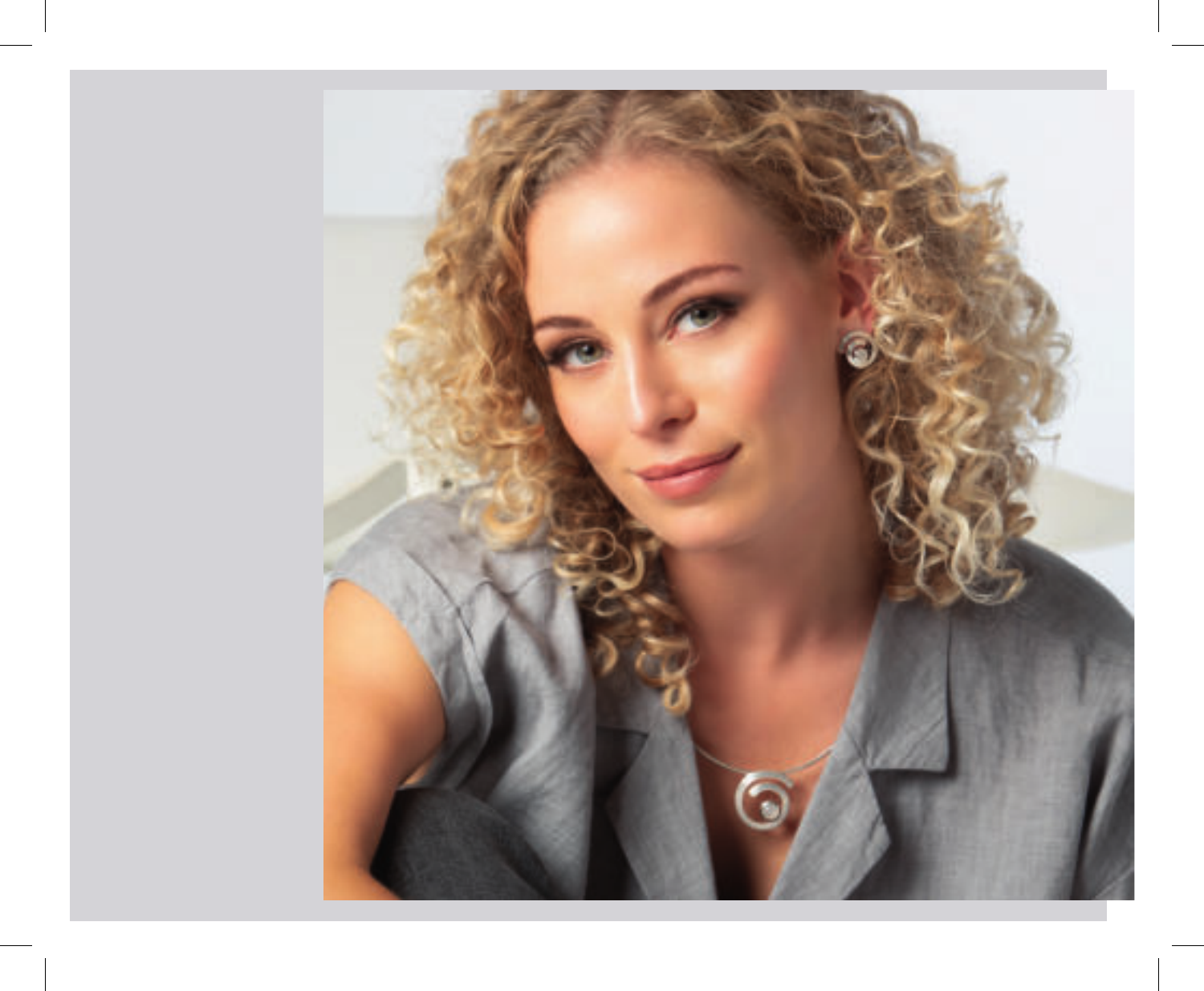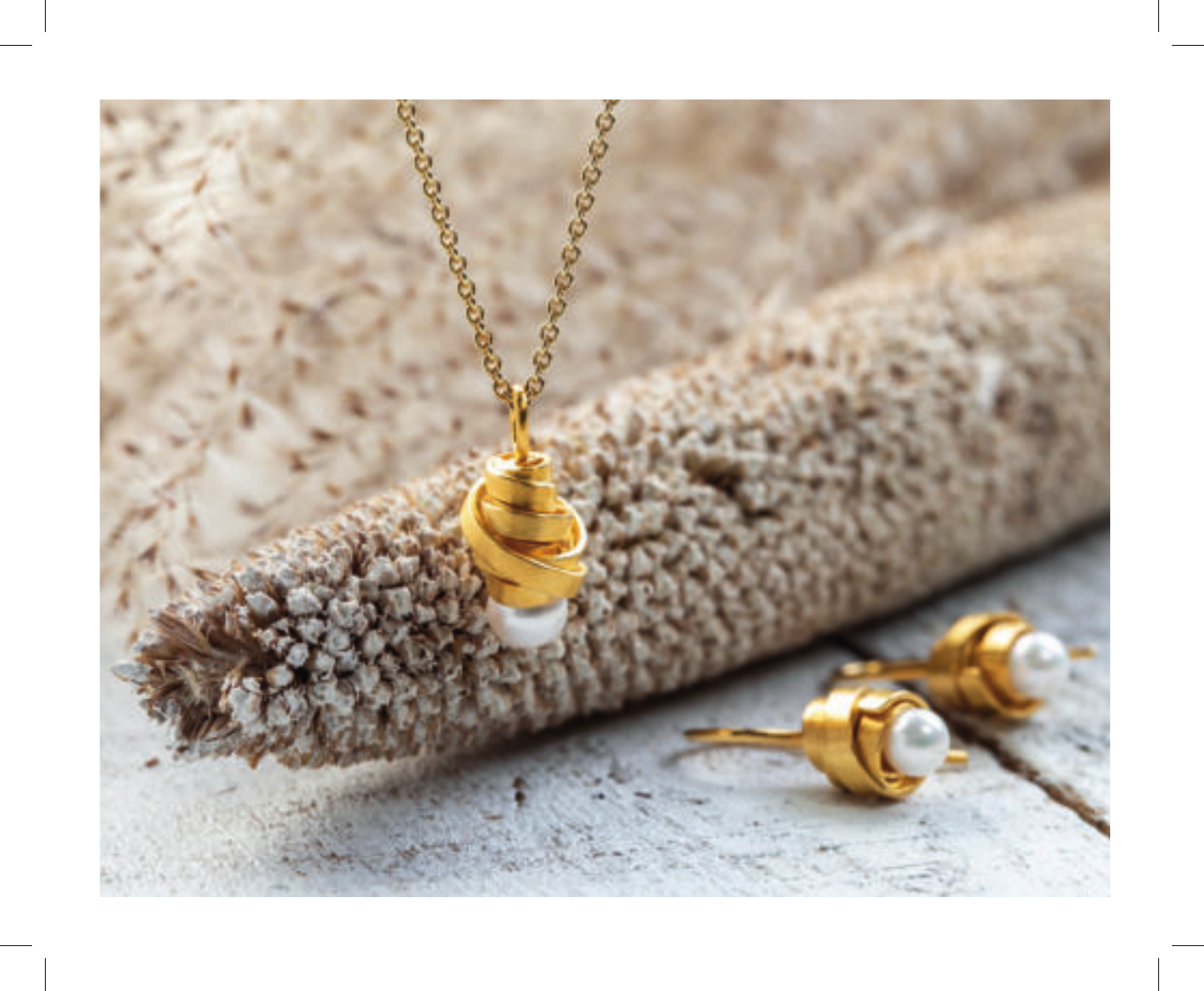Sterlingsilber *sterling silver*

Anhänger | vergoldet | Zuchtperle weiß *pendant | gold-plated | cultured white freshwater pearl 169,00 €* 

Ohrhänger | vergoldet | Zuchtperlen weiß earrings | gold-plated | cultured white freshwater pearls 189,00 €

Creole | vergoldet | Ø 2,5 cm *hinge earrings | gold-plated | Ø 0,98 inch* 79,00 €

Creole | Ø 2,5 cm *hinge earrings | Ø 0,98 inch* 69,00 €

Creole | vergoldet | Ø 2,5 cm *hinge earrings | gold-plated | Ø 0,98 inch* 79,00 €

Creole | vergoldet | Ø 1,7 cm *hinge earrings | gold-plated | Ø 0,67 inch* 69,00 €

Creole | vergoldet | Ø 1,5 cm *hinge earrings | gold-plated | Ø 0,59 inch* 59,00 €